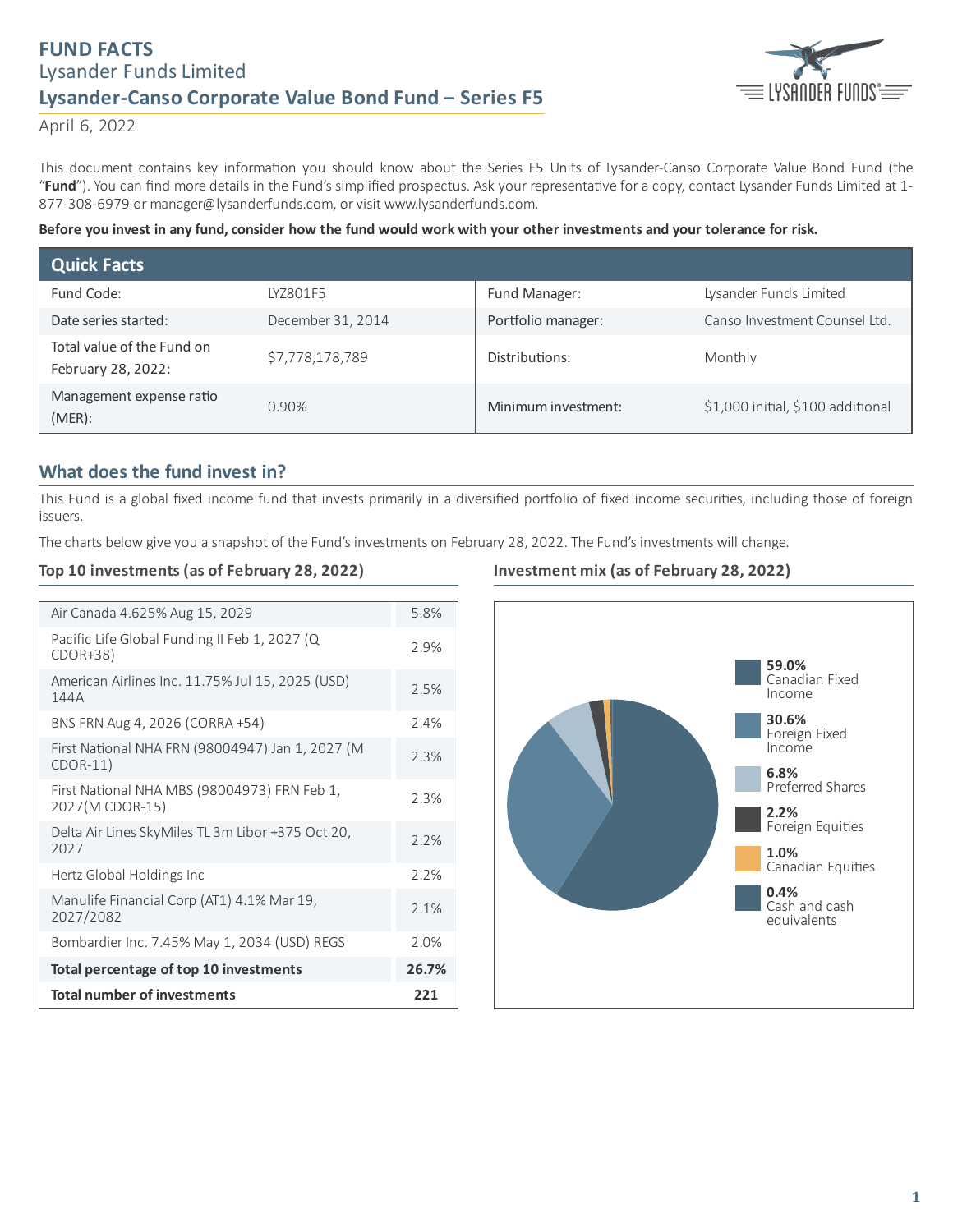# **Lysander-Canso Corporate Value Bond Fund ‒ Series F5**

April 6, 2022



# **How risky is it?**

The value of the Fund can go down as well as up. You could lose money. One way to gauge risk is to look at how much a fund's returns change over time. This is called "volatility". In general, funds with higher volatility will have returns that change more over time. They typically have a greater chance of losing money and may have a greater chance of higher returns. Funds with lower volatility tend to have returns that change less over time. They typically have lower returns and may have a lower chance of losing money.

## **Risk** rating

| Lysander Funds Limited has rated the volatility of this Fund as Low. |     |        |        |           |      |
|----------------------------------------------------------------------|-----|--------|--------|-----------|------|
|                                                                      | Low | Low to | Medium | Medium to | High |
|                                                                      |     | Medium |        | High      |      |

This rating is based on how much the Fund's returns have changed

from year to year. It doesn't tell you how volatile the Fund will be in the future. The rating can change over time. A fund with a low risk rating can still lose money.

For more information about the risk rating and specific risks that can affect the Fund's returns, see the Risk section of the Fund's simplified prospectus.

### **No guarantees**

Like most mutual funds, this Fund doesn't have any guarantees. You may not get back the amount of money you invest.

# **How has the fund performed?**

This section tells you how the Series F5 Units of the Fund have performed over the past 7 years. Returns are after Fund expenses have been deducted. These expenses reduce the Series' returns.

#### **Year-by-year returns**

This chart shows how the Series F5 Units of the Fund have performed in each of the last 7 years. The Series did not drop in value in any of the 7 years. The range of returns and change from year to year can help you assess how risky the Fund has been in the past. It does not tell you how the Fund will perform in the future.



#### **Best and worst 3-month returns**

This table shows the best and worst returns for this Series of the Fund in a 3-month period over the past 7 years. The best and worst 3-month returns could be higher or lower in the future. Consider how much of a loss you could afford to take in a short period of time.

|                     | <b>Return</b> | 3 months ending | If you invested \$1,000 at the beginning of the period |
|---------------------|---------------|-----------------|--------------------------------------------------------|
| Best return         | 12.58%        | June 30, 2020   | Your investment would rise to \$1,125.80               |
| <b>Worst return</b> | $-6.26\%$     | March 31, 2020  | Your investment would drop to \$937.40                 |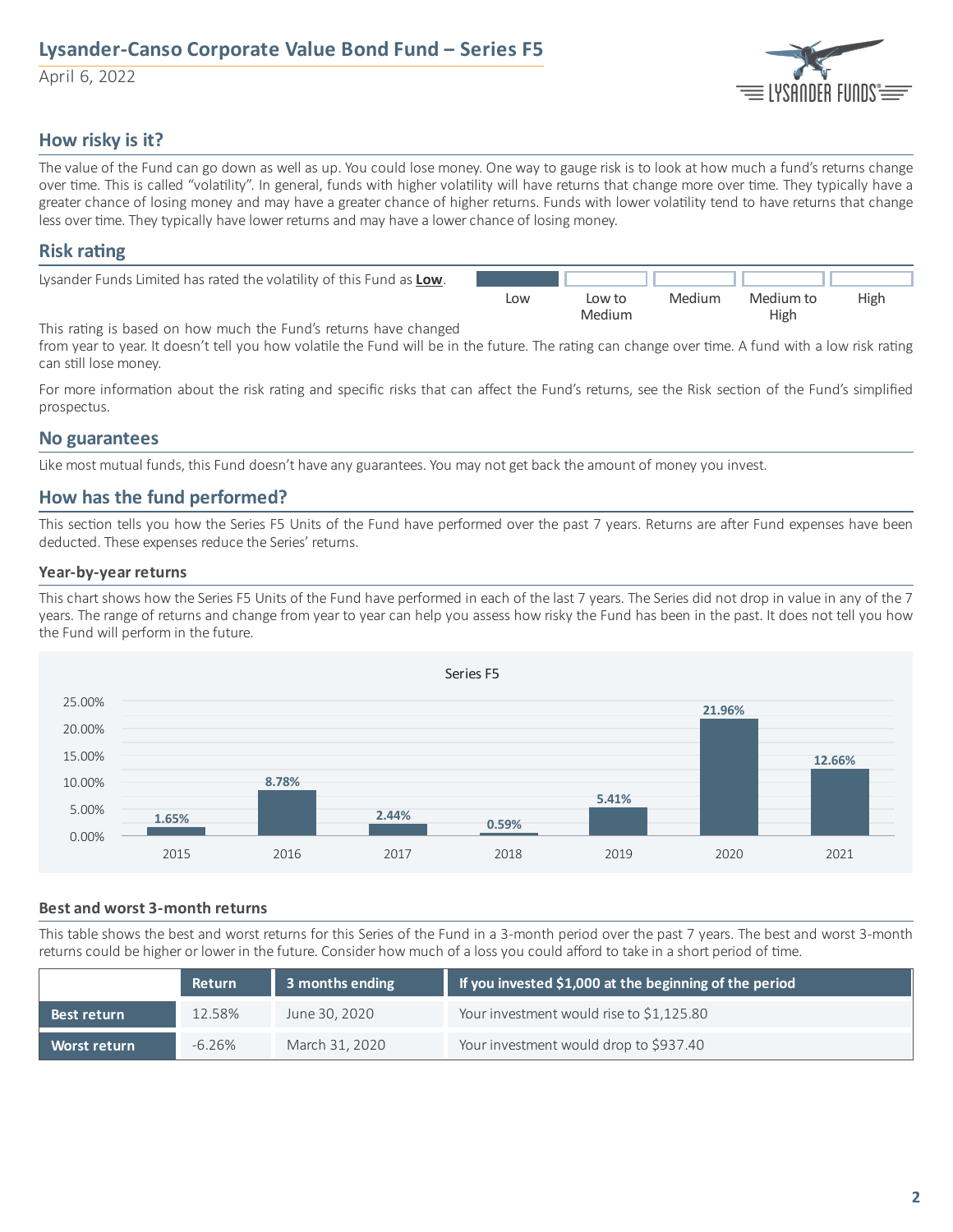# **Lysander-Canso Corporate Value Bond Fund ‒ Series F5**

April 6, 2022



#### **Average return**

The annual compounded return of Series F5 was 6.85% since its start date. If you had invested \$1,000 in the Series F5 Units of the Fund on its start date of December 31, 2014, your investment would have been worth \$1,607.79 on February 28, 2022.

# **Who is the fund for?**

Investors who:

- plan to hold this investment for the medium to long term; and
- want to receive interest income.

### **A word about tax**

In general, you'll have to pay income tax on your share of the Fund's earnings and on taxable capital gains you realize from redeeming your investment. How much you pay depends on the tax rates that apply to you, and whether or not you hold the fund in a registered plan such as a Registered Retirement Savings Plan or a Tax-Free Savings Account.

Keep in mind that if you hold your fund in a non-registered account, fund distributions of income and taxable capital gains are included in your taxable income, whether you get them in cash or have them reinvested.

## **How much does it cost?**

The following tables show the fees and expenses you could pay to buy, own and sell Series F5 Units of the Fund. The fees and expenses – including any commissions – can vary among series of a fund and among funds. Higher commissions can influence representatives to recommend one investment over another. Ask about other funds and investments that may be suitable for you at a lower cost.

#### **Sales charges**

No sales charges apply when you purchase Series F5 Units of the Fund. However, investors in this Series generally pay their representative's firm an asset-based fee as part of a fee-based program offered through that firm.

#### **Fund expenses**

You do not pay these expenses directly. They affect you because they reduce the Fund's returns.

As at December 31, 2021, the expenses of the Series were 0.90% of its average value. This equates to \$9.00 for every \$1,000 invested.

|                                                                                                             | Annual rate (as a % of the Fund's value) |
|-------------------------------------------------------------------------------------------------------------|------------------------------------------|
| Management expense ratio (MER) - This is the total of the Series' management fee<br>and operating expenses. | 0.90%                                    |
| <b>Trading expense ratio (TER)</b> $-$ These are the Fund's trading costs.                                  | $0.00\%$                                 |
| <b>Fund expenses</b>                                                                                        | 0.90%                                    |